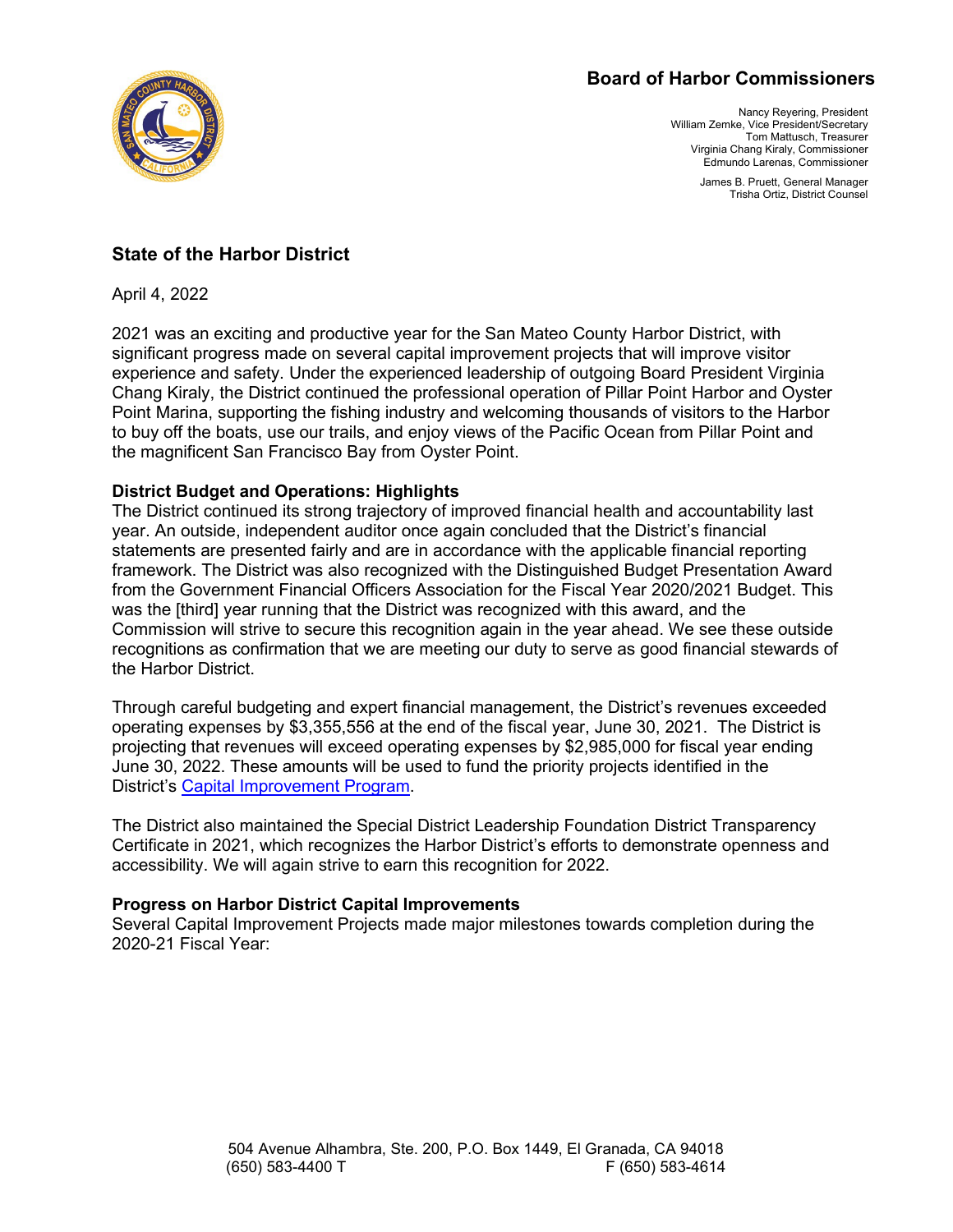### **Pillar Point Harbor:**

[Johnson Pier Expansion Project:](https://www.smharbor.com/johnson-pier-reconfiguration-vessel-dock-fuel-dock-replacement) In 2021, the Board elected to restart this much-needed project after a two-year delay due to the COVID-19 pandemic. In renewing its work on this project, the District has also elected to expand its scope. In addition to expanding Johnson Pier and improving it to meet the needs and requirements of all users, the District is also looking to replace the Fuel Dock and Docks D, E, F, G, and H. Design and engineering work for these exciting improvements are underway. The District will host public meetings in the near future to gather feedback on the work completed thus far and ensure it will successfully address the priorities of the Pier's users. When this project is complete, Pillar Point Harbor will be a world class facility!

Johnson Pier Operational and Safety Plan: In 2021, the District, working with fishers and fish buyers, completed the Johnson Pier Operational and Safety Plan. The Plan has significantly increased the safety on the pier by reducing the number of vehicles driving and parking on the pier, designating a truck loading zone, clearly identifying work zones, and limiting the number of lift trucks on the pier. These changes have made it possible for business to continue as usual while providing more room for visitors who want to buy off the boats.

Surfer's Beach [Restroom and Green Space Project:](https://www.smharbor.com/pillar-point-rv-park-public-restroom-and-green-space-improvement-project) The design and engineering work for this exciting project is complete, and all required permits have been issued. The District will open up for bids to construct the project soon with the goal of breaking ground on this project in 2022. Once complete, the Harbor will provide new ADA compliant public restrooms and amenities for users of the Coastal Trail and add seating for the public to enjoy the ocean view. Other improvements included in this project include more ADA parking and two electric car charging stations.

[Pillar Point Harbor Dredge Project \(Including Surfers Beach Restoration Project](https://www.smharbor.com/surfers-beach-restoration) and Eelgrass [Mitigation\):](https://www.smharbor.com/surfers-beach-restoration) This exciting project involves dredging the outer harbor, increasing available space for vessels, and ensuring safe navigation. As a byproduct of dredging the harbor, thousands of yards of clean sand will be removed from the Harbor to restore Surfers Beach. Once complete the new beach will provide protection for the new Surfers Beach Restroom and Green Space Project as well as Highway 1. It will also benefit the beaches south of the Harbor as the sand makes its normal progression south. The District is in the final stages of approval on the eel grass mitigation plan which is required before the harbor is dredged. The goal is to obtain a permanent dredge for Pillar Point Harbor, preserving the beach, providing natural coastal protection, and maintaining the outer harbor for safe navigation.

[West Trail Shoreline Protection Project:](https://www.smharbor.com/west-trail-shoreline-project) The West Trail Project is currently under construction. This project will improve and repair the trail while returning the shoreline to its natural state, including a new beach and sandy berm to support native plants. These changes will redirect stormwater from the Pillar Point Bluff to the marsh, where the water will be naturally filtered, which will improve water quality. Keep an eye out for announcements about the ribbon cutting ceremony sometime this spring.

[Ketch Joanne ADA Restroom Project:](https://www.smharbor.com/tenant-row-ketch-joanne-restroom) The design and engineering for this project is complete and the District is working through the final permitting steps with San Mateo County. Once the plans are approved and the permits issued, the District will solicit bids to construct these restrooms in 2022.